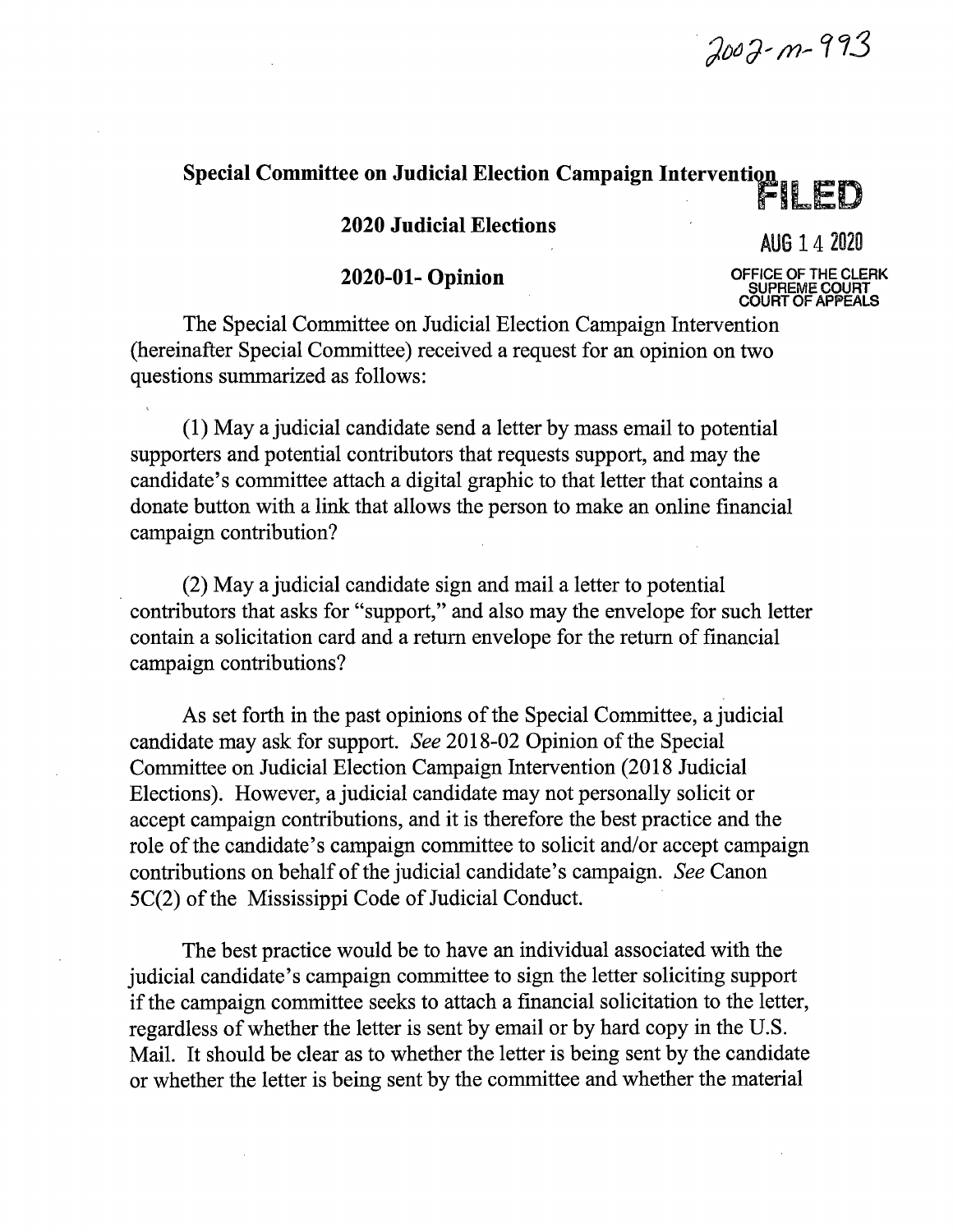has been approved by the candidate. Note, based upon the information currently before the Special Committee, this opinion does not address whether a mass mailing or mass email by the candidate's campaign committee of a letter signed by a judicial candidate constitutes a personal solicitation.

Additionally, judicial candidates and their campaign committees are reminded that Mississippi Code Annotated section 23-15-1025 provides as follows:

If any material is distributed by a judicial candidate or his campaign committee or any other person or entity, or at the request of the candidate, his campaign committee or any other person or entity distributing the material shall state that it is distributed by the candidate or that it is being distributed with the candidate's approval. All such material shall conspicuously identify who has prepared the material and who is distributing the material. The identifying language shall state whether or not the material has been submitted to and approved by the candidate. If the candidate has not approved the material, the material shall so state. The identity of organizations or committees shall state the names of all officers of the organizations or committees. Any person, who violates the provisions of this section, shall be guilty of a misdemeanor and upon conviction shall be punished by a fine of One Thousand Dollars (\$1,000.00) or by imprisonment for six  $(6)$  months or both fine and imprisonment.

Mississippi Code Annotated section 23-15-897 also defines campaign materials and sets forth required disclosures that must be provided on any campaign materials that the candidate, political committee or other person publishes or knowingly causes to be published. *See also* 2018-01 Opinion of the Special Committee on Judicial Election Campaign Intervention (2018 Judicial Elections) (Finding that the inclusion of the language '"approved by the candidate' is sufficient to indicate the material was submitted to the candidate, approved by the candidate, and paid for/distributed by either the